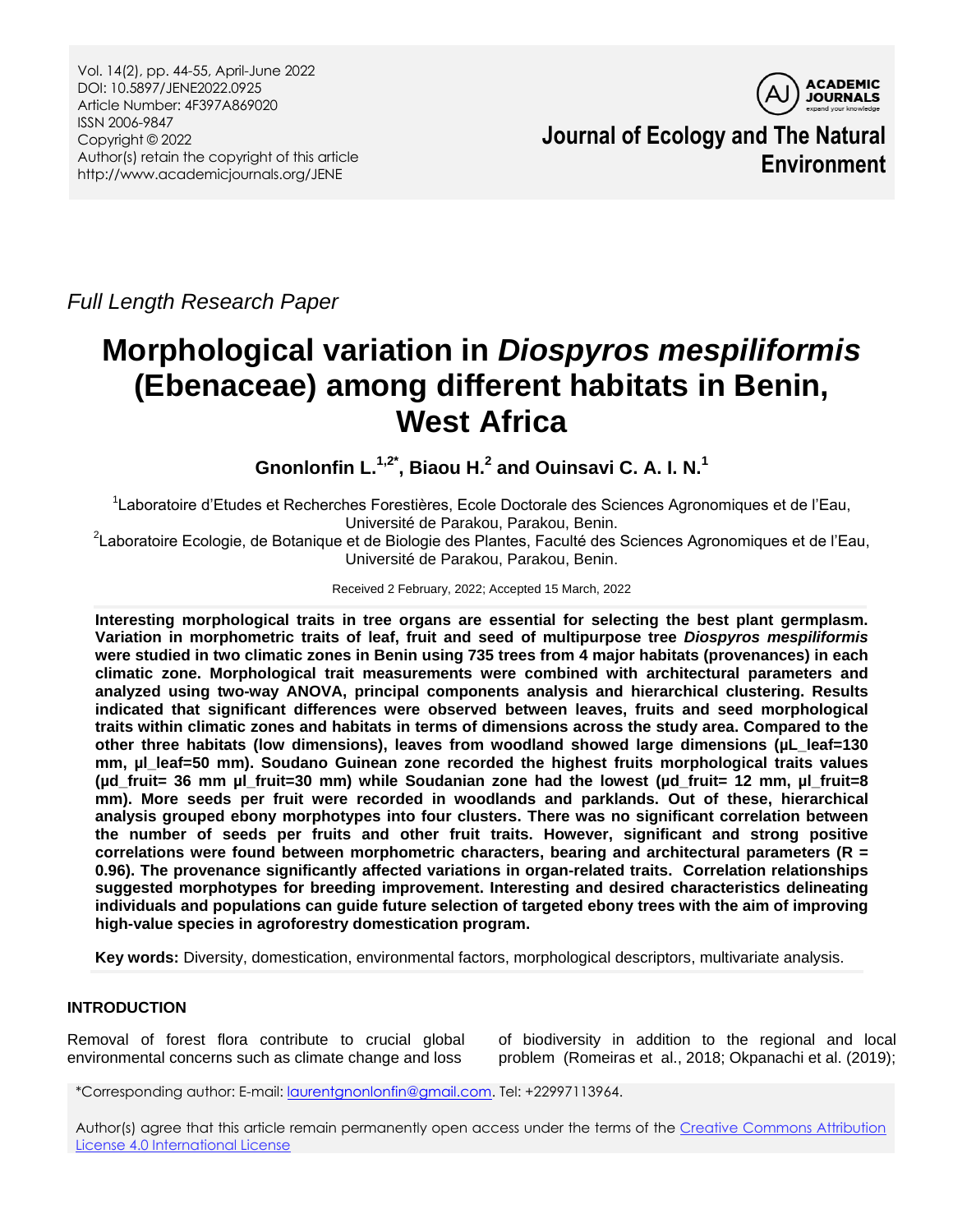Wade et al., 2018; Tiokeng et al., 2019). Local conservation agencies must contend with the loss of genetic resources and associated traditional knowledge (Catarino et al., 2019). Forests are subject to haphazard modification following anthropogenic pressures including tree felling for agriculture. Over time, human activities have led to the destruction of economic and culturally important tree species (Kimpouni et al., 2019). In order to reduce the risk of extinction, urgent actions are needed to develop protective, domestication, propagation and valorization programs for food and woody tree species.

Also, all forms of domestication begin with the exploitation of the existing natural variability while selecting, with the help of the populations, the topics to the most interesting phenotypes for the considered criteria, designated as ' trees plus' (Dicko et al., 2019). Morphological variability study is appropriate for overall genetic improvement and tree varietal selection activities. It enables the identification of attractive morphological descriptors; traits linked to the origin of seeds sources and possible genetic groups. Indeed, the phenotypic variation observed for plants is generally a response to differences in climatic conditions that reflects either adaptive evolution or phenotypic plasticity, or a combination of both. In Benin Republic, the variability of woody savannah and indigenous fruit species is poorly studied, when ecosystems that support them are highly threatened and native species are lost, along with their gene pools.

*Diospyros mespiliformis* (Ebenaceae) is an evergreen tree, found in the tropical forest of Sub-Saharan Africa; from Ethiopia to Swaziland (Wallnöfer, 2001). It is also found in Angola, Nigeria, South Africa, Tanzania, Uganda, Yemen, Republic of Zambia and Zimbabwe (Arbonnier, 2002). *D. mespiliformis*, commonly known as African ebony tree, is an indigenous fruit tree species widespread in the Soudano Guinean and Soudanian zones in Benin. The fruits of the species are edible, while the bark, leaves, stem and roots are employed for various purposes (Gnonlonfin at al., 2018). Wide environmental and geographical variation often occurs within the natural range of the plant species (Akoegninou et al., 2006). Adaptation of a species to this variation may produce different morphological and physiological characteristics, resulting in the development of ecotypes. Therefore, the conservation of a forest species requires knowledge on morphological variability to differentiate individuals and target interesting morphotypes. With an increasing demand for products and by-products of ebony trees, their supply and diversity are threatened by increasing deforestation. Therefore, the necessity for domestication (which involves selection of elite trees for multiplication) is paramount.

As all species are distributed by habitat fragmentation or other anthropogenic factors, Beninese ebony diversity is declining (Abasse et al., 2011). Therefore, enriching quantitative databases and monitoring programs for

conservation is of great significance. Moreover, ebony species play a central role in many ecosystems. There is paucity of studies on ebony morphology in Benin. Based on a literature search, there is evidence indicating the existence of a number of local types differing in habitat, vigor, and size, quality of fruits and vitamin content of species leaves, fruits and seeds (Mkwezalamba, 2015). However, gaps in research still exist in eliciting different morphological traits, check-listing plus-trees, cataloging and monitoring of ebonies. Consequently, it therefore is highly essential to evaluate in detail the species' genotype at the morphological level with the aim of providing knowledge on which source to base plus-tree selection for plant resource tree quality improvement and conservation. This is with the view to conserve the germplasm of indigenous plant species and contain biodiversity loss that may lead to extinction. Specifically, this study aims to: (1) identify different morphological groups within *D. mespiliformis* based on morphological traits of interest and; (2) analyze the influence of habitattype and climatic zone on the morphological variability of *D. mespiliformis*.

#### **MATERIALS AND METHODS**

#### **Study area**

This study was carried out in the two northern climatic zones of Benin Republic where the species is predominant. This zone lies between latitudes 7° 30' N and 12°40' N, and longitudes 1°6' E and 3°45' E. The population of the study area is estimated at 2,941,180 inhabitants (INSAE, 2015). Livelihood activities carried out by the inhabitants include subsistence agriculture, ranching, fishing and hunting, trade and craft (Dicko, 2016).

#### **Characteristics of** *D. mespiliformis*

*D. mespiliformis* is one of the most important native in the wild species introduced in agro-forestry systems in Sahelian Africa (Gnonlonfin et al., 2018). Adult trees can grow up to 20 -50 m in height, and 150-300 cm diameter in breast height. Leaves are alternate; shiny-green above and paler beneath, 3.5-19 cm long, 1.5-7.5 cm wide, oblong elliptic. Flowers are pentamerous, white and fragrant. Flowering starts in April-May during the rainy season and fruits reach maturity in November-January during the dry season. Fruits are usually globose, fleshy, up to 3 cm in diameter, greenish and pubescent when young, yellowish to orange yellow and glabrous when ripe with dark brown seeds (Arbonnier, 2002).

#### **Sampling population and data collection**

All structural and morphological characteristics were recorded using the KoBo toolbox for smartphones according to Olajide (2019). A multi-stage sampling procedure was applied which involved purposive sampling. Data was collected from areas where *D. mespiliformis* occurred from April 2017 to October 2018. A total of 22 villages were selected based on the presence of at least one adult individual *D. mespiliformis* (DBH > 10 cm). Along with the selected villages and for each habitat (woodlands "tree with heavy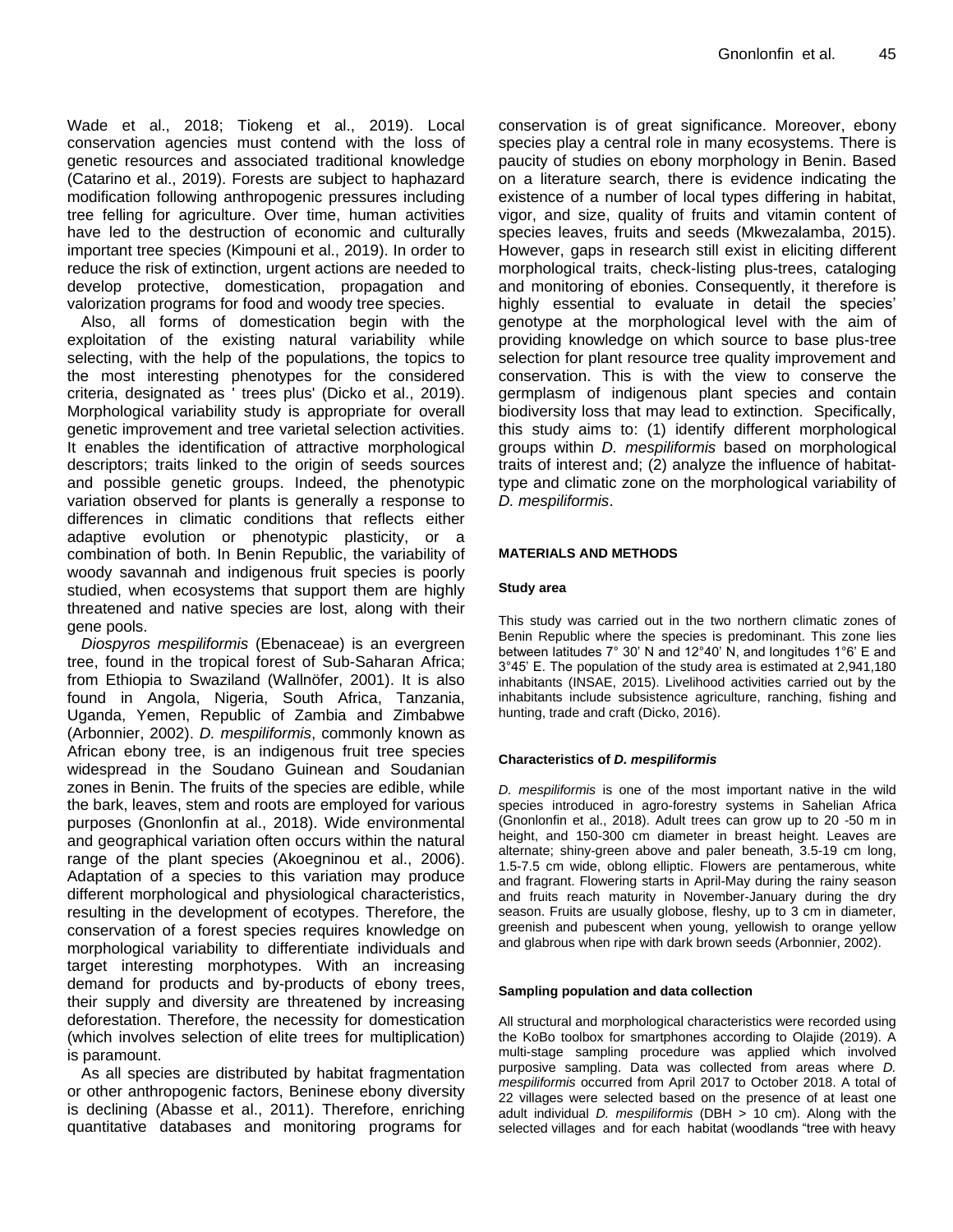DBH" savannah "tree with weak DBH" in natural or protected area and parklands in agricultural systems or non-protected area and inundated forests) (Arbonnier, 2002), four circular or rectangular plots of 1000  $m^2$  were randomly installed. This resulted in 16 plots of 1000  $m^2$  per village. In total, 263 circular and 88 rectangular plots were installed along the study area. In each plot, vegetation type and species other than *D. mespiliformis* (adult individual and regeneration) (Arbonnier, 2002; Akoegninou et al., 2006) were recorded using species key determination or in-site recognition based on field experience. All *D. mespiliformis* trees were inventoried and registered via a Global Positioning System (GPS). The recorded geographical coordinates of the central tree in the plot were charted onto a map of Benin (Figure 1).

#### **Morphological data of** *D. mespiliformis* **populations**

For morphological characterization, the following variables were collected according to Ouinsavi (2010): organ descriptive parameters (leaf length from the stalk to the apex of the leaf, leaf width at the center of the leaf, mature fruit diameter (globosely form of the fruit), and fruit length using Vernier caliper and the number of seeds per fruit (by counting) combined with bearing and architectural parameters (stem diameter at breast height, total height, bole height, and crown diameter). Bearing and architectural parameters of the sampled trees were measured while organ descriptive parameters were measured on five leaves and fruits each, randomly collected from adult trees. For each fruit, number of seeds was recorded. A total of 1755 leaves and 1585 fruits were measured (Ouinsavi, 2010; Dadegnonet et al., 2015).

#### **Environmental factors (climatic zones and habitats)**

The study area lies between two climatic zones of Benin: Soudanian climatic zone (between 9°45' - 12°25' N) and Soudano-Guinean climatic zone (between 7°30' - 9°45' N). Rainfall in these two zones is unimodal (Adomou, 2005).

The Soudanian climatic zone is a woodland and savannah region with more ferruginous soils. The mean annual temperature in this zone is 35°C while mean annual rainfall varies between 900 - 1100 mm. The Soudano-Guinean climatic zone is a transitional zone between the sub humid Guinean and Soudanian zones. This zone is characterized by a vegetation mosaic of forest islands, gallery forests and savannahs.

#### **Data treatment and analysis**

For organ descriptive parameters (leaves and fruits dimensions) measurements, data were averaged for individual trees before undertaking the series of multivariate analysis using appropriate procedures. Then a generalized linear model was used to test the effect of climate zones and habitats on tree organ descriptive parameters (leaves and fruits dimensions). For the number of seeds per fruit the study used a generalized linear model of the Poisson family test in R.

Two-way ANOVA was used to analyze the effect of climatic zone and habitat on morphological variation. Five significant codes were used : \*\*\*Pr=0.001, \*\*Pr=0.01, \*Pr=0.05, Pr=0.1'Pr=1. Thus, principal component analysis (PCA) was performed on the untransformed morphometric data using the correlation matrix (Kouyaté, 2005; Rindyastuti, 2021). Correlogram and dendrogram were finally generated to explain the degree of relationship between bearings and architectural and tree organ descriptive parameters (Juma et al., 2020).

## **RESULTS**

# **Morphological parameters and occurrence of ebony trees in Benin**

The largest values for leaf length (220 mm) and width (80 mm as well as fruit diameter (30 mm) and width (60 mm) and the number of seed per fruit (6), were in woodlands and parklands of Soudano-Guinean transition zone; while the lowest (60, 25, 15, 10, 20 and 2 mm) respectively were obtained in inundated forests of Soudanian zone (Table 1 and Figure 1).

## **Effect of environmental climatic zones and habitats onleaves,fruitsandseedsvariationleafcharacteristics**

The pairwise comparison of leaf dimensions of the ANOVA output indicated a high degree of variability in leaf shapes at tree level. Thus, five leaf shapes that is, elliptic, oblong, oblong-elliptic, oblolanceolate-elliptic and lanceolate-elliptic were recorded across the 735 trees studied in the two climatic zones and four habitats (Figure 2). About 74% of the trees exhibited leaf shapes commonly listed in the description of *D. mespiliformis* (Figure 3).

Table 2 indicated significant differences in morphological effect of leaf dimensions. We note that between Soudano-Guinean climatic zone and Soudanian zone, respectively, habitat associated probability is low at Pr < 0.0013. Significant differences observed among climatic zones and habitats for leaf length and width indicated high variation in leaf form across climatic zones and habitats. Indeed, field observations revealed that leaves from the Soudano Guinean transition zone were larger than those harvested in Soudanian zone. Likewise, leaves from swampy forests were larger than those from other habitats. This can be explained by the fact that Soudano Guinean transition zone is the zone with higher rainfall than the Soudanian zone. This suggests that *D. mespiliformis* is a wide range tree and several leaf traits can be selected from any climatic zone or habitat: there is a potential for genetic selection among individuals based on leaf morphology (Table 2 and Figure 1). R proposed also the boxplot of mean value with standard error associate to each habitat (Figure 1). For instance, this figure shows that the three habitats (Inundated forests, parkland and savannah were not significantly different according to the plant part dimensions. Also, for the habitats woodland, savannah and inundated forests dataset on plant organ dimensions of these three habitats were not significantly different. Plant part dimensions (leaves, fruits) of parkland were significantly different from other habitats (woodland).

## **Fruit characteristics**

An analysis of fruit characteristics of ebony plants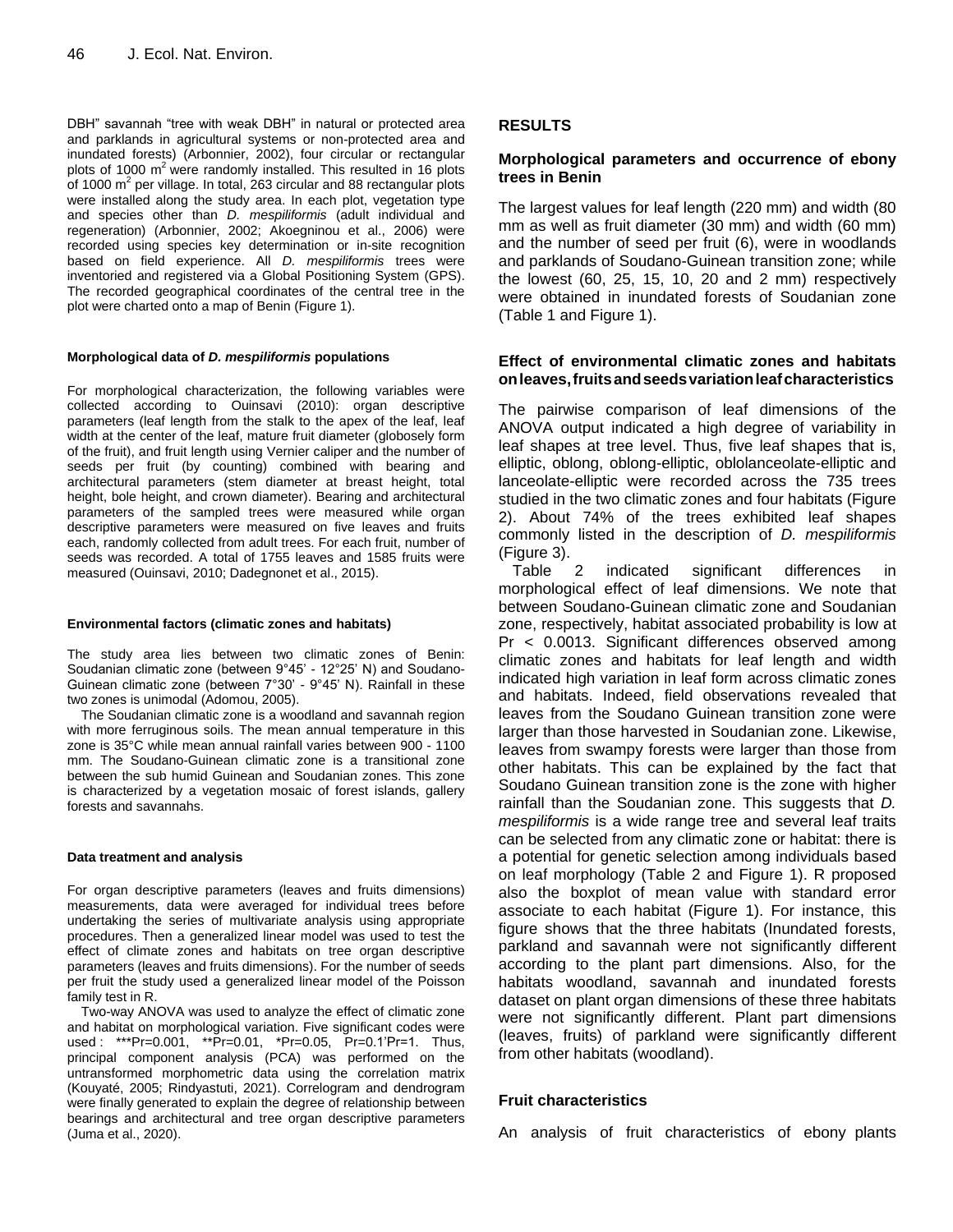| Dimension (mm) | Min | Q1   | Med  | Mean | Q3   | Max  |
|----------------|-----|------|------|------|------|------|
| L leaf         | 6.0 | 10.2 | 13.0 | 12.7 | 15.0 | 22.0 |
| L_leaf         | 2.5 | 4.0  | 5.0  | 5.1  | 6.5  | 8.0  |
| D_fruit        | 1.5 | 2.0  | 2.5  | 2.5  | 3.0  | 3.5  |
| L_fruit        | 1.0 | 1.7  | 2.0  | 2.1  | 2.5  | 3.0  |
| N seeds        | 2.0 | 5.0  | 5.0  | 5.1  | 6.0  | 6.0  |

**Table 1.** Morphological parameters (leaves, fruits and seeds).

L\_leaf, leaf length; L\_leaf, leaf width; d\_fruit, fruit diameter; L\_fruit, fruit length; N\_seeds, number of seeds per fruit; Min; Minimum, Q1; 25% Quartile, Med; Median, Mean; Mean value, Q3; 75% Quartile, Max; Maximum value.



**Figure 1.** Location of plus trees of *D. mespiliformis* in the study area.

revealed 4 fruit shapes. Data on the distribution of the four most common fruit shapes are shown in Figure 4.

Results indicated significant morphological effect for fruit dimensions. Significant differences observed among climatic zones and habitats for fruit diameter and width indicated high variation in fruit form across climatic zones and habitats. Indeed, field observations revealed that fruits from Soudano Guinean transition zone were larger than those harvested in Soudanian zone. Likewise, fruits from swampy forests were larger than those from other habitats. This can be explained by the fact that Soudano Guinean transition zone is the zone that is better provided

in rain than Soudanian zone. This suggests that *D. mespiliformis* is a wide range tree and several fruit traits can be selected in any climatic zone or habitat: there is a potential for genetic selection among individual based on the form of fruit (Table 3 and Figure 2).

#### **Seeds number per fruit**

Table 4 shows the result of analysis of variance of number of seeds as influenced by climatic zones and habitats. Number of seed differed significantly with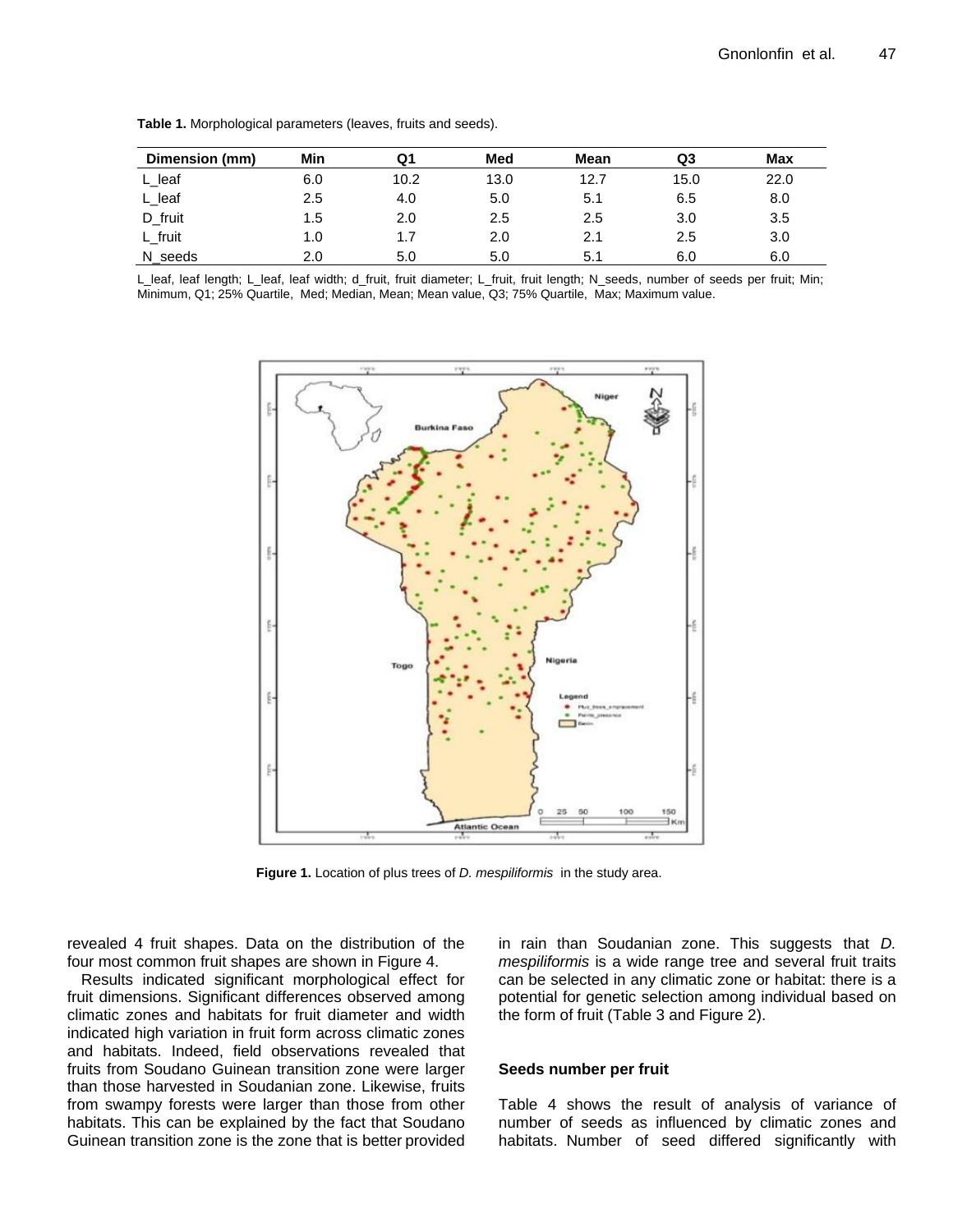

**Figure 2.** Boxplot showing wide leaves mean value and standard error among habitats. InuF: Inundated forest. Par: Parkland Sav: Savannah Woo: Woodland.



Figure 3. Elliptic leaves (a), oblong leaves (b), oblong-elliptic leaves (c), oblolanceolate-elliptic leave (d) and lanceolate-elliptic leaves + mature fruits (e).

| Dimension (mm) | <b>Estimate</b> | Std. error | t-value  | Pr(> t )        |
|----------------|-----------------|------------|----------|-----------------|
| (Intercept)    | 5.6433          | 0.1647     | 34.256   | $<$ 2,00E-16*** |
| SZ.            | $-0.5066$       | 0.2115     | $-2.395$ | 0.016878*       |
| Par            | $-0.7505$       | 0.2112     | $-3.554$ | 0.000404***     |
| Sav            | $-1.0041$       | 0.2314     | $-4.339$ | 1.63e-05***     |
| Woo            | $-0.5411$       | 0.2205     | $-2.454$ | $0.014348*$     |
| Par:SZ         | 1.3588          | 0.2995     | 4.537    | 6.69e-06***     |
| Sav:SZ         | 0.5047          | 0.2982     | 1.692    | 0.090987        |
| Woo:SZ         | 0.5778          | 0.2950     | 1.959    | 0.050514        |

**Table 2.** Analysis of variance for the effect of habitat on leaf dimension evaluated in *D. mespiliformis.*

SZ Soudanian zone compared to Guinean zone Par: Parkland, Sav: Savannah, Woo: Woodland compared to Inundated forest

respect to all zones and habitats. Number of seed was about 2-3 for Soudanian zone and 4-6 for Soudano-Guinean transition zone. However, this was not different in savannah, woodland and parkland habitats compared to swampy forests which was significantly different.

In total, significant differences for a variety of traits of economic importance (mainly fruit form and number of seeds per fruit) are a basis of genetic selection programs (genetic research). For the morphological parameters (leaf length and width, fruit diameter and length and the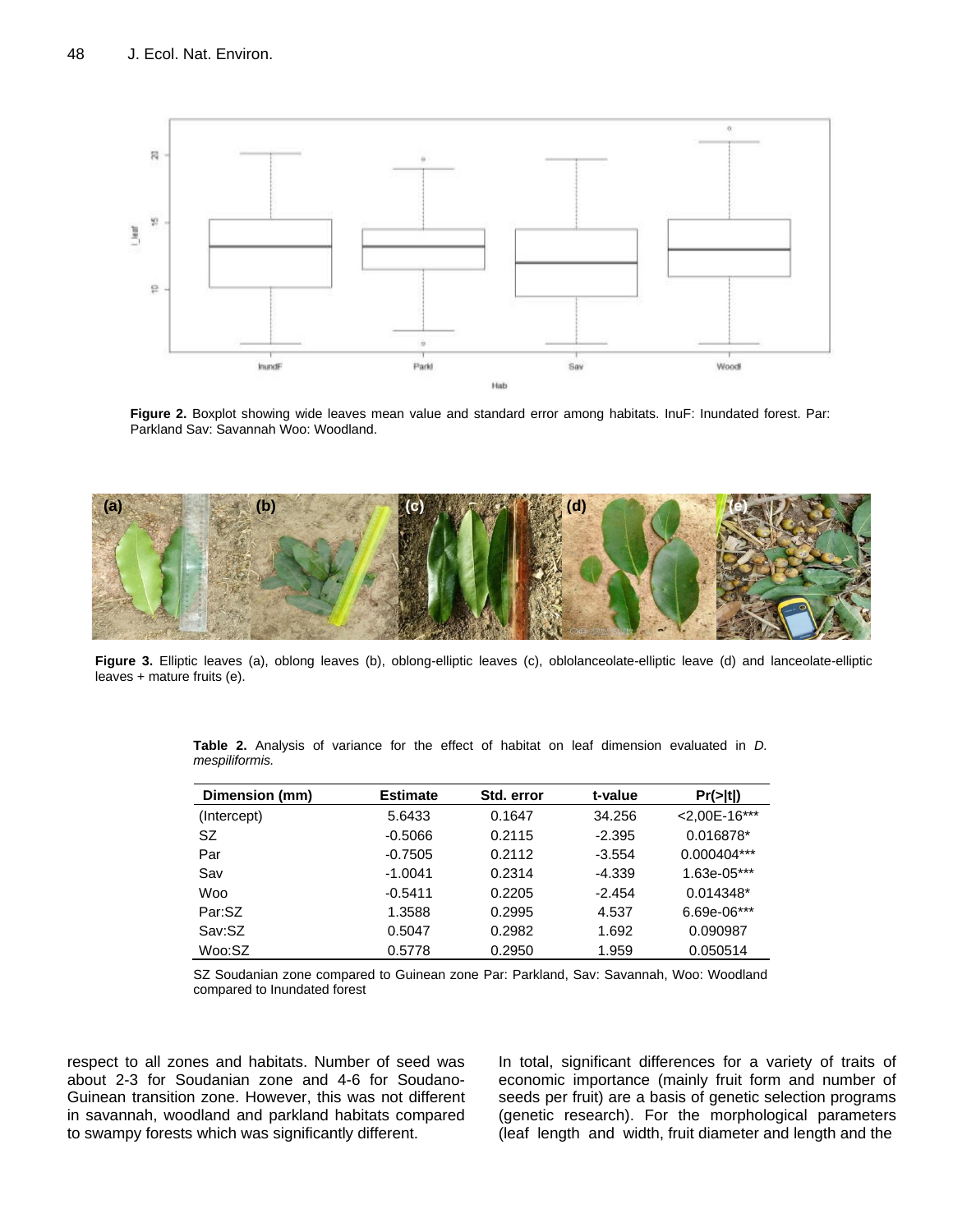

**Figure 4.** Ripe fruit  $d < 1$  cm  $(a-b)$ , 1 cm  $cm  $(c)$ , 2 cm  $cm  $(d)$ ,  $d > 3$  cm  $(e f g)$ .$$ 

| Dimension (mm) | <b>Estimate</b> | <b>Std.Error</b> | t-value  | Pr(> t )        |
|----------------|-----------------|------------------|----------|-----------------|
| (Intercept)    | 2.27639         | 0.06042          | 37.674   | $<$ 2,00E-16*** |
| SZ             | $-0.18702$      | 0.07758          | $-2.411$ | 0.016175*       |
| Par            | $-0.16710$      | 0.07745          | $-2.158$ | 0.031282***     |
| Sav            | $-0.35585$      | 0.08487          | $-4.193$ | $3.1e-05***$    |
| Woo            | $-0.30276$      | 0.08087          | $-3.744$ | 0.000195.       |
| Par:SZ         | 0.35689         | 0.10986          | 3.249    | $0.001213***$   |
| Sav:SZ         | 0.18357         | 0.10937          | 1.678    | 0.093685.       |
| Woo:SZ         | 0.17871         | 0.10819          | 1.652    | 0.098989.       |

**Table 3.** Analysis of variance for the effect of provenance on fruit dimension evaluated in *D. mespiliformis.*

SZ Soudanian zone compared to Guinean zone Par: Parkland Sav Savannah Woo Woodland compared to Inundated forest.

**Table 4.** Analysis of variance for the effect of habitat on seed number evaluated in *D. mespiliformis.*

| Dimension (mm) | <b>Estimate</b> | <b>Std.Error</b> | t-value  | Pr(> t )        |
|----------------|-----------------|------------------|----------|-----------------|
| (Intercept)    | 5.5000          | 0.1158           | 47.492   | $<$ 2,00E-16*** |
| <b>SZ</b>      | $-0.4550$       | 0.1487           | $-3.060$ | $0.00230**$     |
| Par            | $-0.3571$       | 0.1484           | $-2.406$ | 0.01638*        |
| Sav            | $-0.5135$       | 0.1627           | $-3.157$ | $0.00166**$     |
| Woo            | $-0.3791$       | 0.1550           | $-2.446$ | $0.01468*$      |
| Par:SZ         | 0.8755          | 0.2106           | 4.158    | 3.59e-05***     |
| Sav:SZ         | 0.3412          | 0.2096           | 1.628    | 0.10402         |
| Woo:SZ         | 0.4724          | 0.2074           | 2.278    | $0.02301*$      |

SZ Soudanian zone compared to Guinean zone Par: Parkland Sav Savannah Woo Woodland compared to Inundated forest.

number of seeds per fruit) the generalized linear model (Poisson regression model) indicated significant difference between habitats (Tables 3 and 4) and climatic

zones (Tables 2 to 4) (Pr<0.05); while there is no significant difference between habitats and climatic zones for leaf dimensions (Pr>0. 05).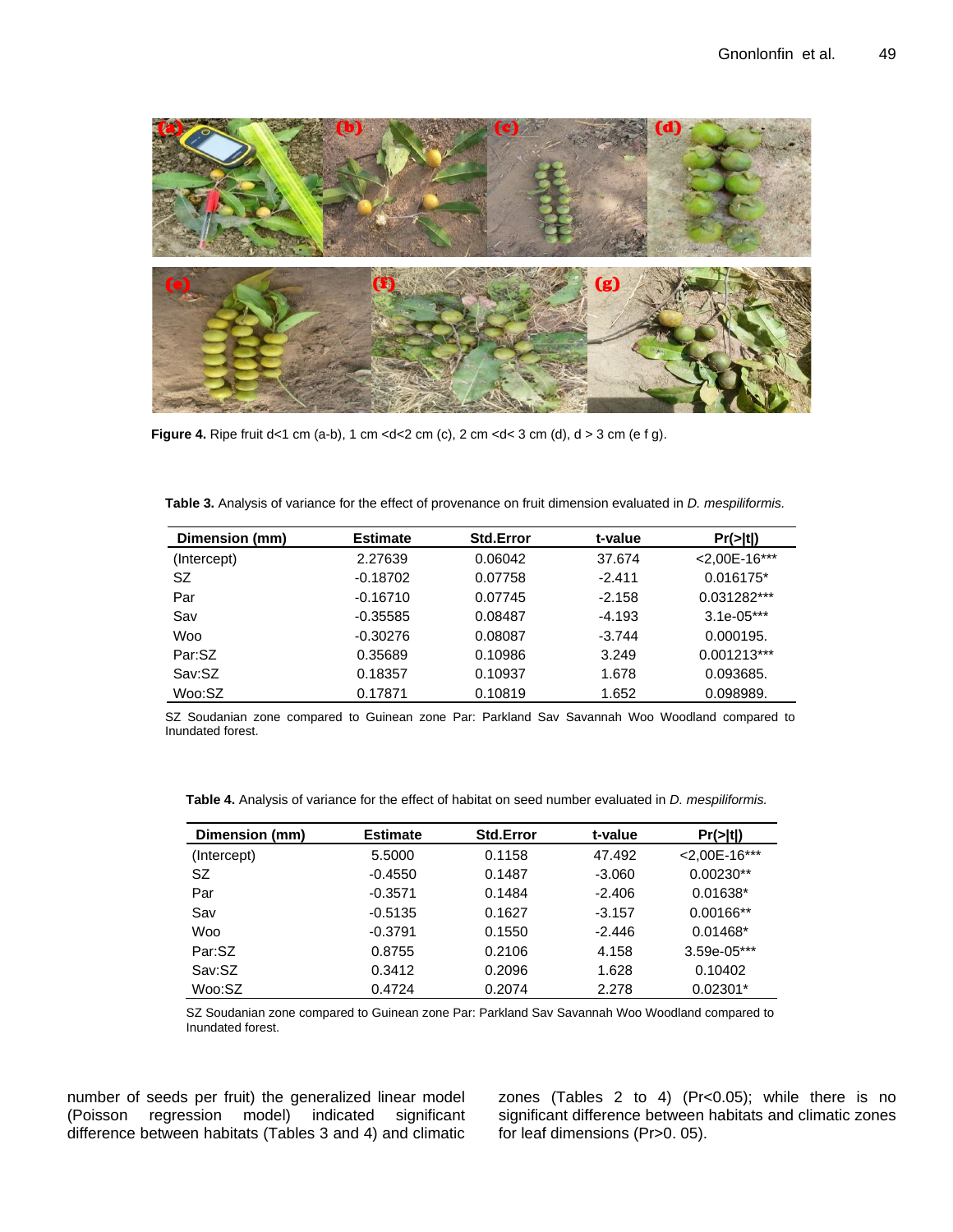

**Figure 5.** Projection in the first two- axis system of bearing, architectural and morphological variables.

## **Morphological variations among individuals of** *D. mespiliformis*

In order to confirm the previous association between quantitative variables, Principal Components Analysis (PCA) was performed on bearing and architectural parameters as well as tree organs descriptor parameters. The principal component analysis showed that morphological variation (83.8%) was explained by the first two principal axes (Figure 5). Morphological trait coefficient (that is, Eigen vectors) indicated that DBH, total height, bole height, crown diameter and height were the loading variables that are positive in the first axis while leaf dimensions (length and width), fruit dimensions (diameter and length) and number of seeds were the loaded variables that are negative on the second principal axis (Figure 5). Along the principal component axis 1, most of individuals from savannah and parkland occupied the right side whereas the mixed group (individuals from all habitats) occupied the center as well as the left side (Figure 5). The populations on first axis were differentiated on the basis of tree height and leaf width. On the principal axis 2, most of the individuals from inundated forest and woodland occupied the middle lower part while the mixed populations occupied the middle around the central point. It is concluded that there is a great link between certain bearing parameters and tree organ descriptive parameters.

## **Scatter plot matrix of all bearing, architectural and morphological parameters**

To classify individuals into homogenous groups with similar characteristics, database on bearing and architectural characteristics and tree organ descriptive parameters were used to make a correlation matrix. This correlation matrix was subjected to pairwise analysis to determine the correlation coefficients between the sixteen variables and the significance levels using the performance analytics package (Figure 6).

This graph reveals that variables such as DBH, total height, bole height, crown diameter and crown height are highly positively correlated on one hand and leaf length was highly correlated with leaf width and the same regarding dimensions of fruit. The absence of a high link between bearing and architectural parameters and tree organ descriptive parameters indicates the possible way of homogenous groups of individuals of *D. mespiliformis* from different habitats.

## **Hierarchical clustering and principal component's analysis**

The dendrogram ensuing from the Ward D2 method sorted the 735 ebonies samples originating from the two climatic zones into four major groups (G1, G2, G3 and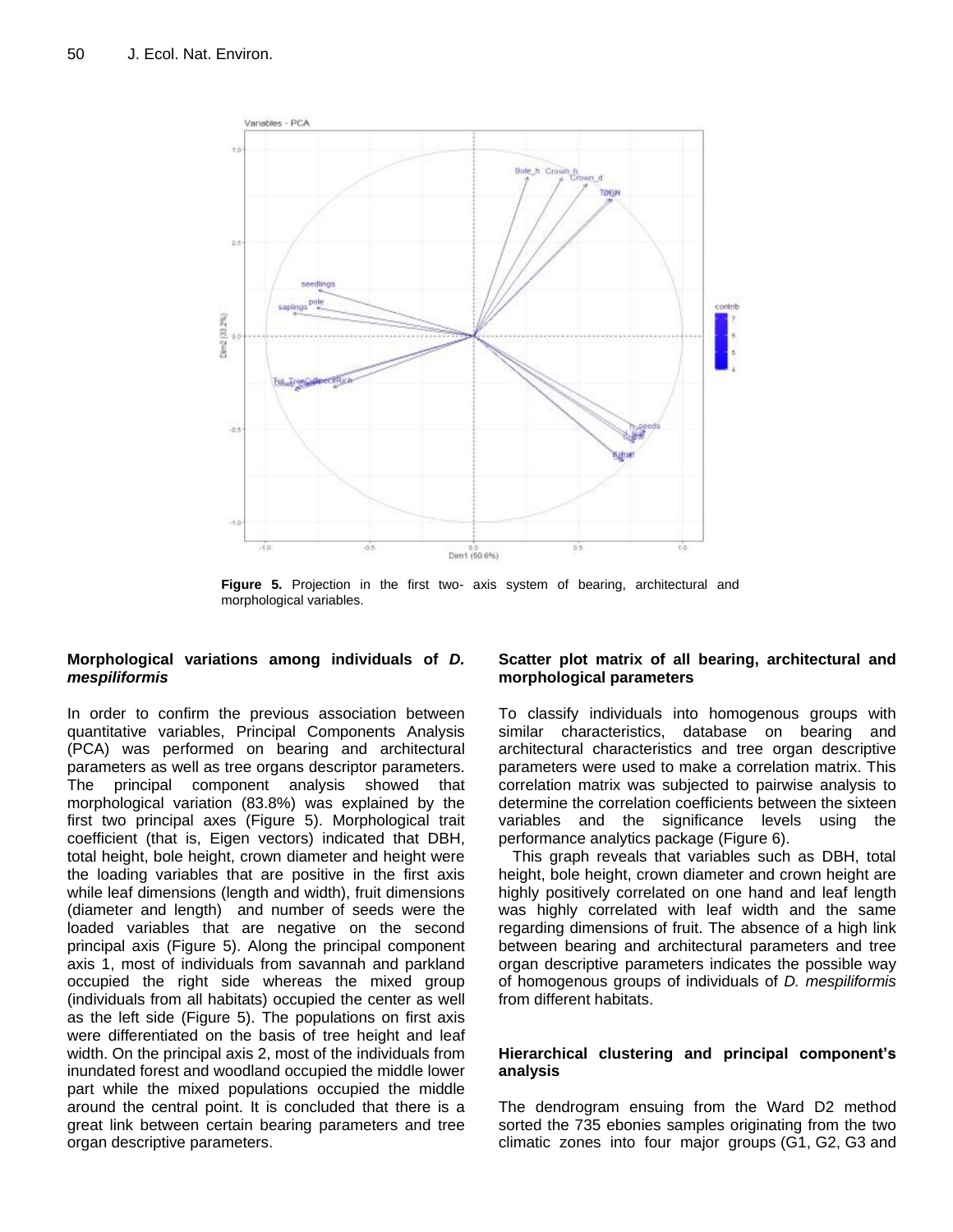

Figure 6. Scatter plot matrix showing the correlation coefficients between bearing, architectural and morphological variables and the significance levels. DBH: Diameter at breath height, Tot-h: Total height, Bole-h: Bole-Height, Crown Diameter, Crown height, L-leaf: Leaf length, l-leaf: Width leaf, d-fruit: Fruit diameter, l-fruit: Fruit length, n-seed: Seed number, seedlings, sapling, pole, Tot\_TreeDen: Total trees density, Diosp-Dens Diospyros density, species richness.



Figure 7: Bendrogram daily a disaminantes main<br>based on Euclidian distance and average linkage. **Figure 7.** Dendrogram using a dissimilarities matrix of the 735 ebony individuals with 16 morphological characteristics

G4) with each group containing samples from at least three habitats (Figure 7). The largest group was G1 followed by G4 and G2 and lastly G3; the 735 ebonies samples were sorted into each of these group. Sorting individuals into the groups was based on tree descriptive organ which unveiled four homogenous groups: The first cluster composed mainly individuals from all habitats with middle fruits and leaves; the  $2^{nd}$  cluster contained mainly individuals from parkland and inundated forests with large fruits and leaves;  $3<sup>rd</sup>$  group composed mainly individuals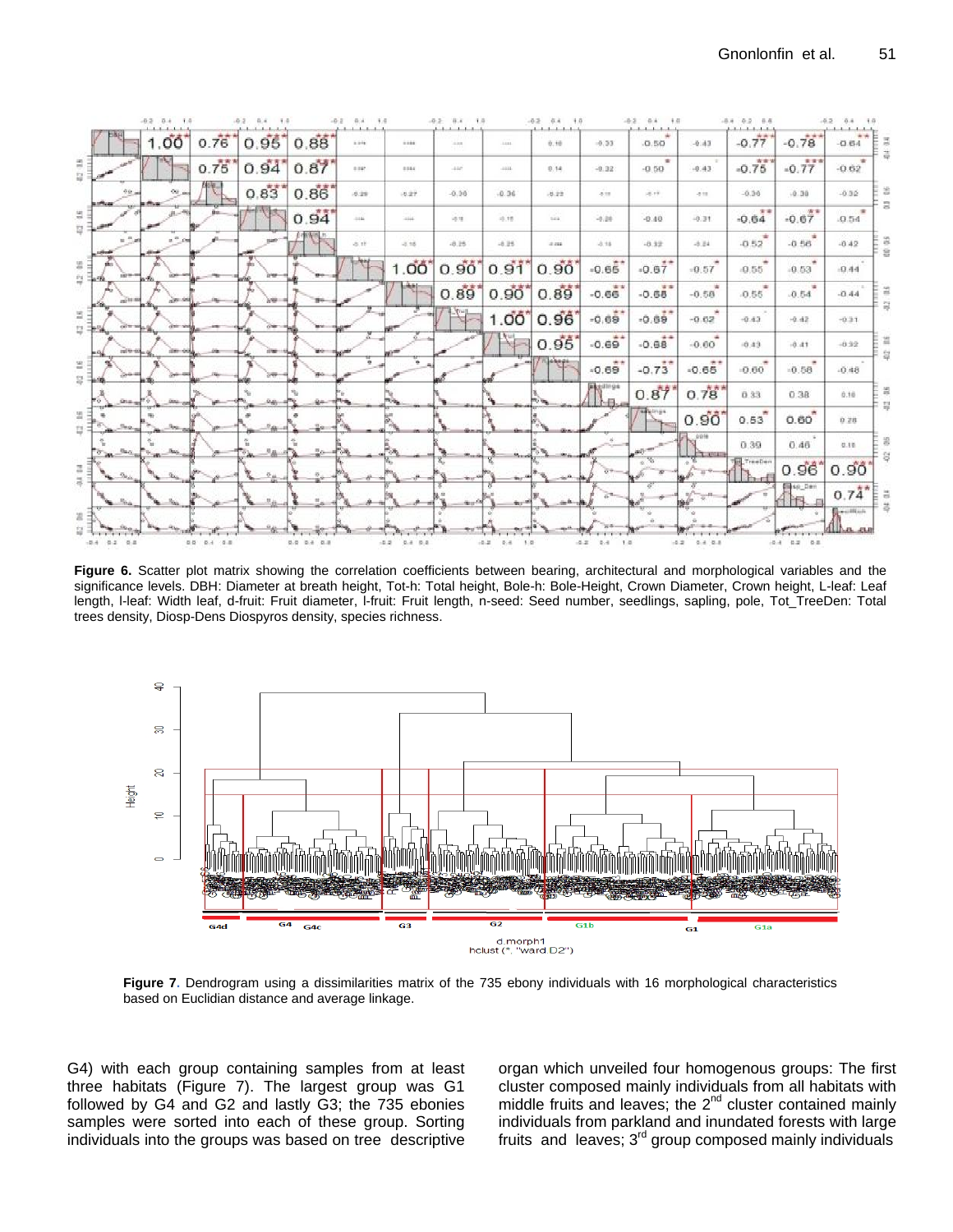

Ligard of the first and second axes based on their dissimilarities. **Figure 8.** Biplot of variables and individuals showing the distribution of the 735 *D. mespiliformis* trees from all

from inundated forests and savannah with small and middle fruits and leaves and the  $4<sup>th</sup>$  group is composed of individuals from riparian soil from all habitats but only located in the north east (Natitingou-Tanguieta-Cobbly-Toukountouna) with small fruits and leaves only. Individuals from all habitats which composed group 1 have the largest organ dimensions size (leaves mean 22- 8, fruit 3-3.3) and are both from Banikoara parkland and Alafiarou woodland (Figures 6 to 8). In particular, the lack of clear grouping of the 735 samples in relation to their habitats of origin indicate the exchange of seeds between several provenances (here swampy forests, woodlands, savannah and parklands) (Figures 7 and 8).

The PCA on the ebony qualitative and quantitative morphological traits revealed extensive variation among the sampled trees at the habitat level, with four clear grouping of samples (Figure 6). The first two axes explained 91.6% of the total variation, corresponding to 77.00 and 14.6% for the first and second axis, respectively.

#### **DISCUSSION**

#### **Leaves and fruits shapes (qualitative) variation across provenances**

Knowledge on intraspecific diversity of ebony trees is fundamental in order to fulfill the goal of meeting the

demands of subsistence as well as the wellbeing of farmers (Assogbadjo et al., 2005). Qualitative and quantitative approaches were used determine the relationship between morphological structure according to the considered climatic zone and habitats. Regarding the qualitative approach, several shapes of ebony tree organs (leaves and fruits) were identified through climatic zone and habitats in the study area. This diversity of leaf shapes could be due to phenotypic factors influenced by climatic zone diversity and inside site conditions. The results of the study contribute in filling the gap of information on African ebony phenotypic diversity in leaf and fruit characteristics for use in domestication and tree improvement processes (Maroyi, 2018a, b). The results of the present research work indicated that morphological traits in leaf and fruit were strongly influenced by environmental factors.

#### **Leaves and fruits measurements (quantitative) variation among environmental factors**

The important variability between climatic zones and habitats observed for some characters as the measurements of the leaves and fruits could be bound more to environmental conditions than to genotypic factors. This justification finds its foundation in the fact that an interrelationship would exist enters the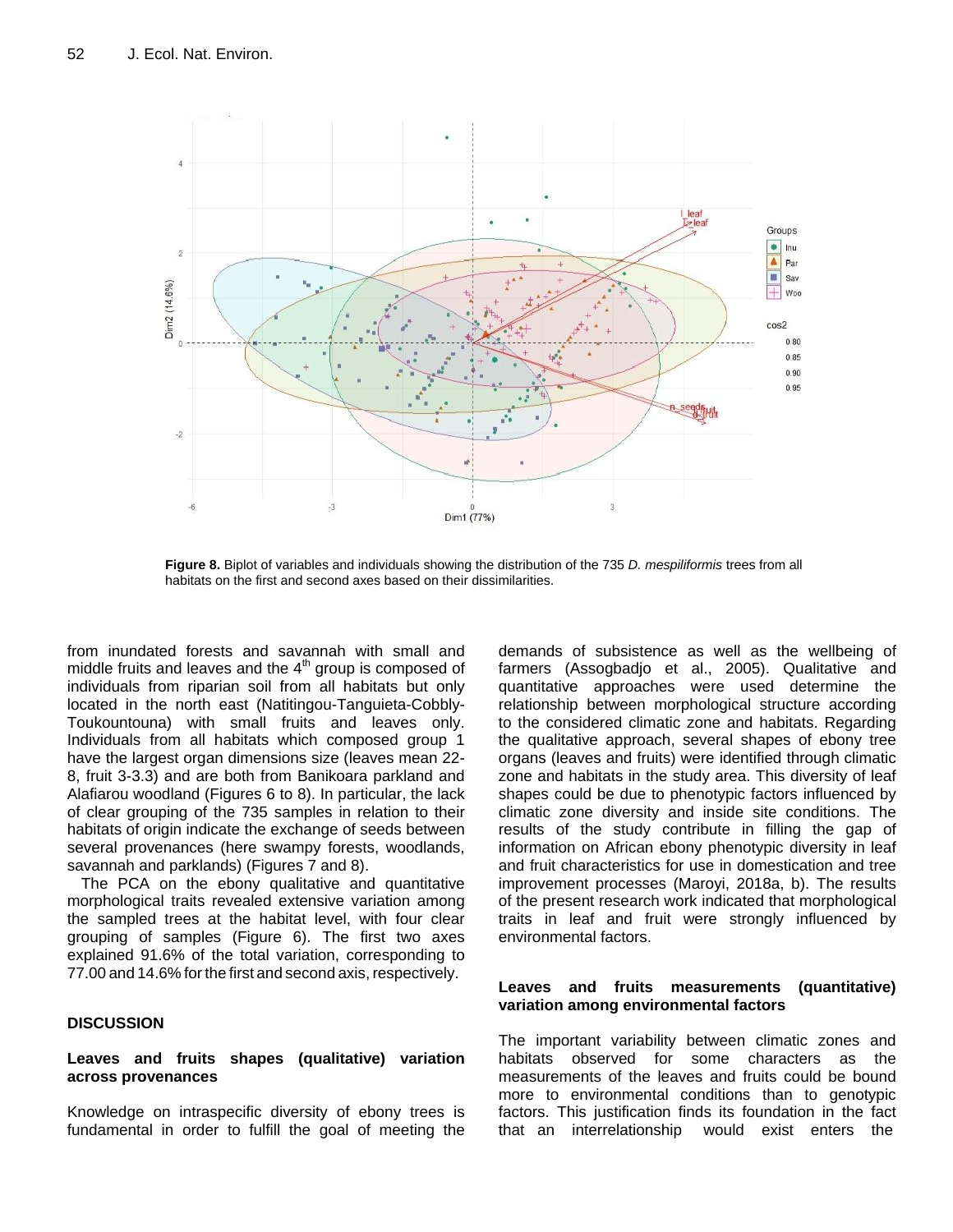quantitative morphological features and the genetic data of the individuals of the species (IPGRI, 2016). The micro - variations of soil characteristics and to a certain extent, anthropic effects and the parasitic attacks that can return the shrunken plant can be added to the main factor (Gbemavo et al., 2015). The weak variability intra and inter under - populations observed for the morphological fruit descriptors (diameter and length) with exception to the number of seeds by fruit could be explained by the crossed fertilization, since *D. mespiliformis* is a dioïc species. Thus, fruit and leaf dimensions variability observed among individuals is probably due to the effects of the environment (Kouyaté, 2005).

Concerning the four morphotypes (under - populations) of *D. mespiliformis* gotten by the ascending hierarchical classification of Ward D2, a strong variability intra and inter morphotypes (under - populations) of most studied morphological descriptors was observed. Moreover fruit and leaf variability indicates that these four groups of *D. mespiliformis* showed phenotypic differences. This suggested a strong genetic diversity of the species. These results is in agreement with the study of Boukary et al., 2010) on *D. microcarpum*, Assogbadjo et al. (2005) on *Adansonia digitata*; Mkwezalamba (2015) on the fruits of *Sclerocarya birrea* and Abasse et al. (2011) on *Balanites aegyptiaca*, but not in agreement with the study of Gbemavo et al. (2015) on the fruits and the seeds of the *Jatropha curcas*. This strong variability to the level of the fruits can be bound in particular also to the phenotypic characters shown in the survey. Indeed, Gbemavo et al. (2015) showed other factor such as the period of flowering, the type and number of inflorescence, the color and the texture of the leaves are the quantitative features that contribute to the variations of the plant. These characters are not considered in this survey. To these factors, can be added weak influences of the environment and genotypic interaction x environment on the studied characters.

Based on these results and for a better valorization of the species in order to get better outputs of fruits and the pulp (only edible part of the fruit with interesting qualities), it is necessary to proceed with a selection inside the group 1 of *Diospyros mespiliformis* individuals from gallery (inundated or swampy) forests and parklands of Dunkassa, Bembérèkè, Kérou, Banikoara, Kouandé and Alafiarou where the fruits are thicker (Diameter > 3 cm) with an important mass of the pulp (Boukary et al., 2010).

The largest and most important component of ebony fruit is found in its pulp. Ebony fruit pulp has several chemical constituents and consequently many dietetic attributes (Kalinganire et al., 2007; Vinceti et al., 2013). Presently, the product is not fully utilized. It is usually considered as a waste by product of juice making. Once promoted, ebony pulp juice could be improved through selection that may significantly elevate the life of many rural masses.

Thus, quantitative traits require classical breeding to

achieve high genetic gains (Voss-Fels et al., 2019). The diversity of fruit sizes found in this study has unveiled the high polymorphism existing in ebonies populations. Generally all the populations possess fruit sizes that are of economic value and can be used for domestication purposes (Juma et al., 2020). However, further research is required to assess the frequencies of different fruit types between and within provenances.

In general, sale of fruits is based on size (weight, length, width) (Yimer, 2015); bigger fruits fetch higher prices (field observation).Tree breeding may target trees with bigger fruits. However, there seems to be no relationship between the taste and size of the fruit which complicates the selection criteria. It has been reported by Katsvanga et al. (2007) that high fruit diversity attributes among sites could be attributed to climatic, edaphic, genetic and cultural factors. In the case of our sampling sites, there were huge differences in environmental factors that may be linked to differences in fruit weight related parameters observed. Domestication process involves moving genotypes from one site to another. Presently, it is not known how genotypes would respond once planted in an exotic habitat.

Here we used quantitative approach to set in evidence a relation between morphological structure according to the considered climatic zone and habitats. Several shapes of ebony tree organs (leaves and fruits) have been identified through climatic zone and habitats in the study area. They have been regrouped in four big groups whose measurements of a fruit diameter and length vary from one group of size to the other. Nearly all the forms of ebony fruits described by Wallnöfer (2001) and Arbonnier (2002) such as globose, bluntly ovoid, sharply ovoid, large ovoid, shallow sulcate and oblong-cylindrical exist within the nation. This implies rich diversity that does not require an infusion of external genetic material for immediate domestication and genetic improvement programs. The patterns of fruit sizes presently found cannot be used to specifically classify populations as ecotypes due to overlapping in multiple comparison tests. Will the fruit quality (shape, size, seed number, pulp color, nutrition and weight) be consistent when seed is moved from one ecological zone to another? In this case, provenance and family evaluation are prerequisite for successful large domestication programs. Some of the questions to answer in an evaluation program will be whether there are relationships between altitude, latitude, rainfall, temperature, relative humidity, stress period and edaphic factors on the fruit attributes (Katsvanga et al., 2007).

# **Overall morphological variation in** *D. mespiliformis*

Without showing any present geographical trend (except altitudinal range for Atacora chains' population), our find indicates that ebony morphological traits are influenced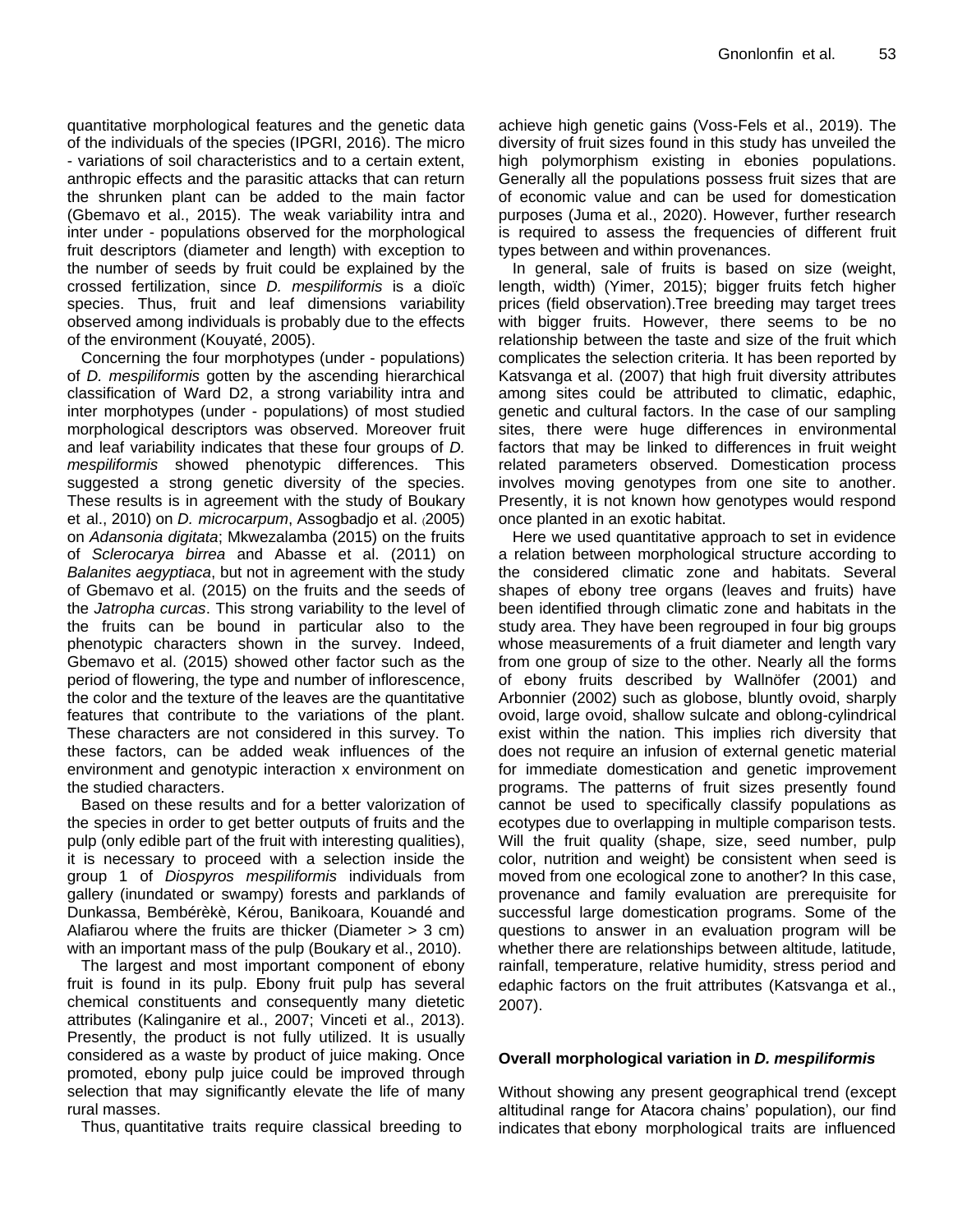by climatic zones and habitats (environmental factors). In addition, a substantial part positive correlation was observed between the diameter and height of *D. mespiliformis* and tree organ dimensions. Studies of the morphological variation of *D. mespiliformis* were carried out on 701 natural individuals spread throughout Benin country located in West Africa. The morphological traits studied revealed relatively high variation in bearing and architectural parameters on the one hand and in tree descriptive organ on the other hand. This indicates that a fairly significant level of traits exchange occurs between populations individuals from different habitats and that a significant part of traits diversity of the species is of intrapopulation origin. The matrices of means distances among parameters show values that are very high (comprising between 0.32 and 0.95), which indicates that the populations display a morphological dissimilarity and leads to the assumption that they belong to several group (to be confirmed with genetic/molecular analysis). This level of diversity and this genetic structure might essentially be due to the difference in habitats/climatic zones of the species, without any bottleneck or slowing down of the biology of reproduction (incidence of synchronism and increased rate of fertilization) and the actions of man who has developed the parks of African ebony tree over time and helped the gene flow between them. This suggests that although *D. mespiliformis* prefer inundated forests because of permanence of water, individuals with plant parts of high dimensions are not found in this favourable (hospitable) habitat. Since *D. mespiliformis* is a plant with high light demanding, absence of high light in inundated forests explained in part low dimensions of tree organs.

# **Conclusion**

Results showed that study area localities sheltered individuals of interested phenotypes (qualities) with well geo-referenced plus trees. This study highlights that adaptation of the species to environmental and geographical variation produce different morphological characteristics within its leaves and fruits. The significant difference in provenance (climatic zones and habitats) observed provided opportunities to select and conserve interesting materials from these locations. As findings from this more in-depth study, *D. mespiliformis* plant resources is used for a variety of purposes such as food, wood, charcoal, furniture, housing material, and medicine to mention just a few, the plant resource must be domesticate for its sustainable conservation. This research is the first report to assess the diversity within and among *D. mespiliformis* species in Benin using morphological descriptors. Our results should be considered for plant breeding and genetic resource conservation programs. Further investigations must be undertaken in order to determine the biochemical characteristics of each species morphotypes.

## **CONFLICT OF INTERESTS**

The authors have not declared any conflict of interests.

# **ACKNOWLEGEMENTS**

The authors appreciates the Federal Ministry of Education and Research (BMBF) and West African Science Service Centre on Climate Change and Adapted Land Use (WASCAL) for providing partial scholarship in form of Thesis Grant.

## **REFERENCES**

- Abasse T, Weber JC, Katkore B, Boureima M, Larwanou M, Kalinganire A (2011). Morphological variation in Balanites aegyptiaca fruits and seeds within and among parkland agroforests in Eastern Niger. Agroforestry Systems 81(1) :57-66.
- Adomou (2005). "Vegetation patterns and environmentalgradients in benin Implications for biogeography and conservation. Wageningen University and Research
- Akoegninou A, Van der Burg WJ, Van der Maesen LJG (2006). Analytical flora of Benin (No. 06.2). Backhuis Publishers.
- Arbonnier (2002). Arbres, Arbustes et lianes des zones sèches d'Afrique de l'Ouest: 565.
- Assogbadjo AE, Patrick BS, VAN DAMME (2005). Caractères morphologiques et production des capsules de baobab (Adansonia digitata L.) au Bénin. EDP Sciences 60:14.
- Boukary OD, Hélène IJ, Doyle Mc Key, Martine Hossaert-Mckey, Marie HC (2010). Variation des caractères biométriques des graines et des plantules de neuf provenances de Tamarindus indica L. .<br>(Caesalpinioideae). EDP Sciences 65(3):153-167.
- Catarino L, Romeiras MM, Bancessi Q, Duarte D, Faria D, Monteiro F, Moldão M (2019). Edible Leafy Vegetables from West Africa (Guinea-Bissau): Consumption, Trade and Food Potential, mdpi.com.
- Dadegnon S, Gbemavo C, Ouinsavi C, Sokpon N (2015). Morphological Variation and Ecological Structure of Chrysophyllum albidum G.Don. International Journal of Plant and Soil Science 5(1):25-39.
- Dicko (2016). Influence des pressions anthropiques sur la structure des populationsde Pentadesma butyracea au Bénin. Vetigo[VertigO] La Revue Electronique en Sciences De L'environnement 16(3):22.
- Dicko A, Natta AK, Biaou HSS, Akossou A (2019). Assessing Morphological Traits Variation and Fruit Production of Lophira lanceolata (Ochnaceae) in Benin, scirp.org.
- Gbemavo CJ, Gandji K, Gnangle CP, Assogbadjo AE, Glèlè Kakaï RL (2015). Variabilité morphologiques et conservation des morphotypes de Jatropha curcas Linn. (Euphoriaceae) au Bénin. Journal of Agriculture and Environment for International Development 109(1):55-69.
- Gnonlonfin L, Ouinsavi C, Gouwakinnou G, Fandohan B, Houetchegnon TO (2018). Traditional knowledge and cultural importance of Diospyros mespiliformis in Northern Benin. Proceedings of 6th NSCB Biodiversity Conference; Uniuyo 2018 (200 – 207pp). Available at https://nscbconf2018.files.wordpress.com/2018/05/32\_23-nscb-2018.pdf
- INSAE (2015). RGPH4: Que retenir des effectifsde population en 2013?. Available at https://searchworks.stanford.edu/view/11836908
- IPGRI (2016). Descripteurs de la tomate (Lycopersicon spp.), IPGRI.
- Juma I, Nyomora A, Hovmalm HP, Fatih M, Geleta M, Anders SC, Ortiz RO (2020). Characterization of Tanzanian Avocado Using Morphological Traits. Diversity MDPI 12(64):22.
- Kalinganire A, Weber JC, Uwamaria A, Kone B. (2007). "Improving Rural Livelihoods through Domestication of Indigenous Fruit Trees in the Parklands of the Sahel. Fruit trees 10, 186-203.
- Katsvanga CTA, Jim L, Gwenzi D, Muhoni L, Masuka P, Moyo M (2007). Characterisation of community identified uapaca kirkiana